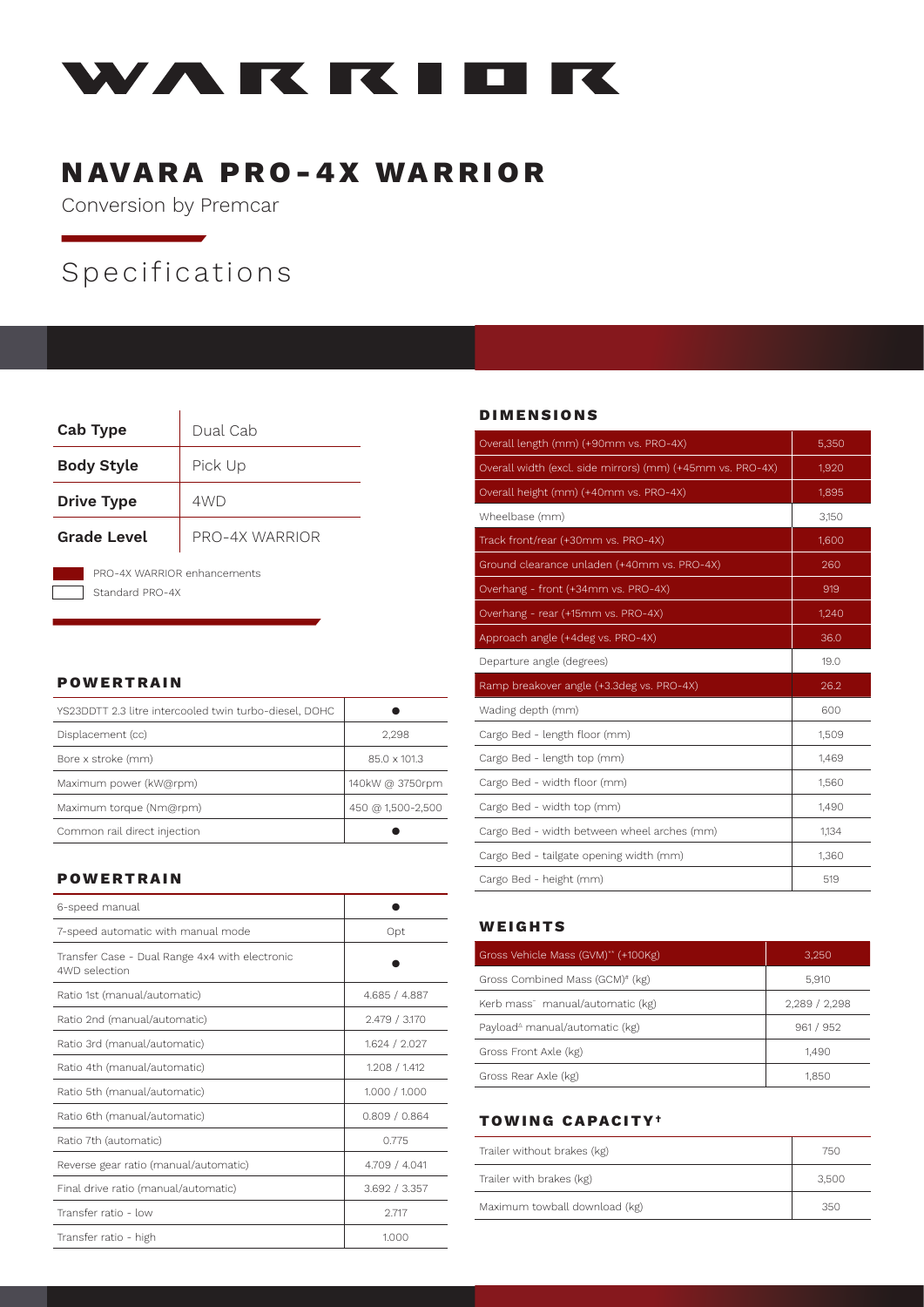#### FUEL

| Recommended fuel type (minimum)                                                           | Diesel    |
|-------------------------------------------------------------------------------------------|-----------|
| Fuel tank capacity (litres)                                                               | 80        |
| Fuel consumption (combined cycle ADR 81/02) (manual/<br>automatic) (L/100km) <sup>∞</sup> | 7.5 / 8.1 |
| CO2 emissions (manual/automatic) $(g/km)$ <sup>®</sup>                                    | 197 / 213 |

### MECHANICAL

| Red painted suspension springs                                              |  |
|-----------------------------------------------------------------------------|--|
| Front brakes - ventilated discs                                             |  |
| Rear brakes - drum                                                          |  |
| Front suspension - Independent double-wishbone with front<br>stabiliser bar |  |
| Rear suspension - 5-link with shock absorber                                |  |
| Power Steering                                                              |  |

## WHEELS/TYRES

| 17" cast aluminium PRO-4X Warrior alloy wheels   |  |
|--------------------------------------------------|--|
| Cooper Discoverer All Terrain Tyres - 275/70/R17 |  |
| Full-size spare wheel (alloy)                    |  |

### INTERIOR

| PRO-4X Warrior logo headrest embroidery                             |   |
|---------------------------------------------------------------------|---|
| Seating capacity                                                    | 5 |
| 6-way driver seat with manual slide/recline/height adjustment       |   |
| Leather-accented <sup>#</sup> PRO-4X seat trim                      |   |
| Red interior accents (door, instrument panel, centre console)       |   |
| 4-way front passenger seat with manual slide & recline              |   |
| Leather-accented <sup>#</sup> steering wheel                        |   |
| Leather-accented <sup>#</sup> gear shift lever                      |   |
| Black interior door handles                                         |   |
| Rear seat armrest with cup holder                                   |   |
| Rear seat headrest                                                  | 3 |
| Floor carpet - front and rear                                       |   |
| Carpet floor mats - front and rear                                  |   |
| Flip rear seats                                                     |   |
| Front row cup holders (2) & bottle holders (2)                      |   |
| Second row cup holders in armrest (2)                               |   |
| Driver & Front Passenger Sun Visors with Illuminated Vanity Mirrors |   |
| Day/night rear view mirrior with electric anti-dazzle               |   |

## COMFORT & CONVENIENCE

| Cruise control                                            |  |
|-----------------------------------------------------------|--|
| Manual tilt adjustable steering column                    |  |
| Air conditioning with dual zone climate control           |  |
| Rear air vents in centre console                          |  |
| Intelligent Key™ with remote keyless entry                |  |
| Push button engine start with illuminated ignition switch |  |
| Power adjustable door mirrors                             |  |
| Power windows (auto up/down for driver)                   |  |
| High beam assist (HBA)                                    |  |
| Power windows with driver auto up/down button             |  |
| Automatic rain sensing wipers                             |  |
| Rear window defroster                                     |  |

### AUDIO & CONNECTIVITY

| 8.0" colour touchscreen with Apple CarPlay® and Android Auto™^ |   |
|----------------------------------------------------------------|---|
| Satellite Navigation                                           |   |
| Speakers                                                       | 6 |
| Steering wheel audio controls                                  |   |
| Bluetooth® handsfree phone system via steering wheel controls  |   |
| Bluetooth® audio streaming                                     |   |
| AM/FM radio, AUX & USB connectivity                            |   |
| DAB+ Digital Radio                                             |   |
| 1 x USB-A (Console Tray)                                       |   |
| 1 x USB-A / 1 x USB-C (Centre Console)                         |   |
| 1 x USB-A (Rear of Centre Console - Charge Only)               |   |
| 2 x 12V Outlet (Console Tray / Centre Console)                 |   |

## INSTRUMENTATION

| 7.0" instrument cluster display (inc: instant & average fuel<br>economy, distance to empty, average speed) |  |
|------------------------------------------------------------------------------------------------------------|--|
| Digital speedometer                                                                                        |  |